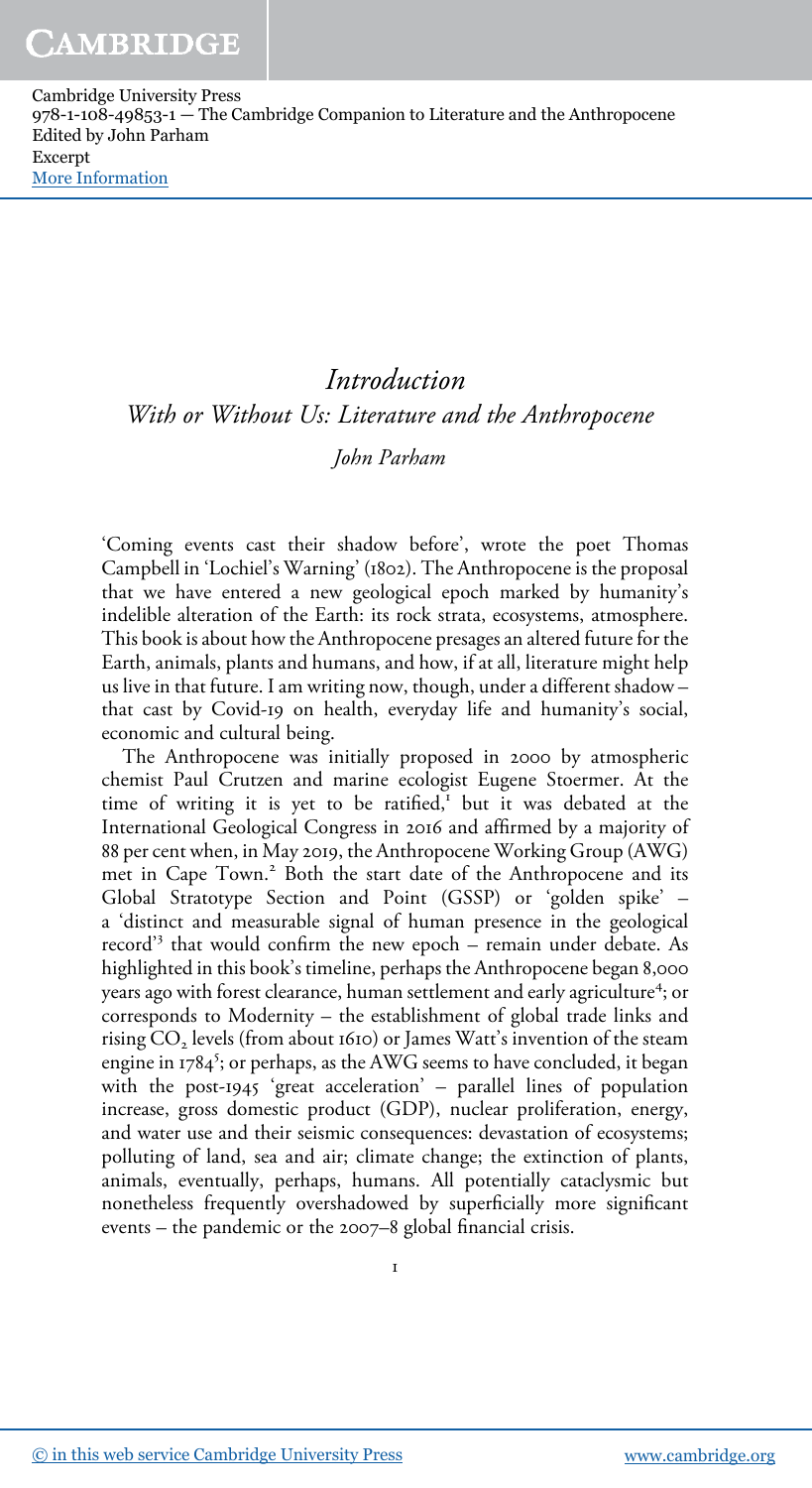#### 2 **jOHN PARHAM**

And yet, the configurations of Covid and the Anthropocene are near identical. Both appear to confound human understanding. Like climate change, Covid-19 fills global space but can only be seen in the abstract: maps, graphs, bar charts, spiky visualisations of the virus itself. Both, too, are intimate. Contemporary environmental ailments – asthma, heart failure, bronchitis, premature births – and nineteenth-century industrial diseases – tuberculosis or cholera – are, like Covid-19, incubated by air, overcrowded housing, poor hygiene and poverty. Covid likewise evidences a tension which, for historian Dipesh Chakrabarty, underlies the Anthropocene, between two conceptions of the human: the Latin homo and the Greek *anthropos. Homo*, the rational individual of humanism, acts purposefully, socially, with a sense of justice. Anthropos, the human as species, acts blindly, from self-interest and with often ruinous cumulative force.<sup>6</sup> Elements of the pandemic – stockpiling, the occasional flouting of social distancing, denial even – make all too visible the inability of *homo* to rein in *anthropos*. Our corresponding, even greater inability to stop flying, driving or buying needless consumer goods is why climate change, pollution or mass extinction may prove impossible to stop.

Arguably a more specific picture frames both Covid-19 and the Anthropocene: the 'Capitalocene'. <sup>7</sup> One interpretation is that it's not humans per se who have created 'this fragile Earth' but human activity under capitalism: imperialism and global trade; plantations and industrialscale agriculture; factories and the carbon economy (what Andreas Malm calls 'fossil capital'); the twentieth century's acceleration of consumerism. In *The Mushroom at the End of the World*, Anna Lowenhaupt Tsing tracks the complex commodity chain of the valuable matsutake mushroom into capitalism's dark corners: jungle fighters, industrial forestry, corporate negligence about food sources.<sup>8</sup> If we practised the vigilance of Tsing to trace the origins of Covid, that vigilance would lead us into equivalent recesses: the factory farms and wet markets in which tightly crammed animals most likely incubated and passed on the virus; global merchant banks investing in Chinese poultry farms; the international business travel and holiday cruise ships that carried the virus around the world. Pursuing these correspondences, Covid-19 might highlight likely consequences of climate change too – soil erosion, droughts and floods, water pollution, insect loss. Contact tracing the virus might stop us pretending that the precariousness of food, farming and nature in elongated international supply chains is inconsequential.<sup>9</sup>

'I do not intend to conflate ecological with epidemiological calamities, though of course they can be intimately linked', wrote Anahid Nersessian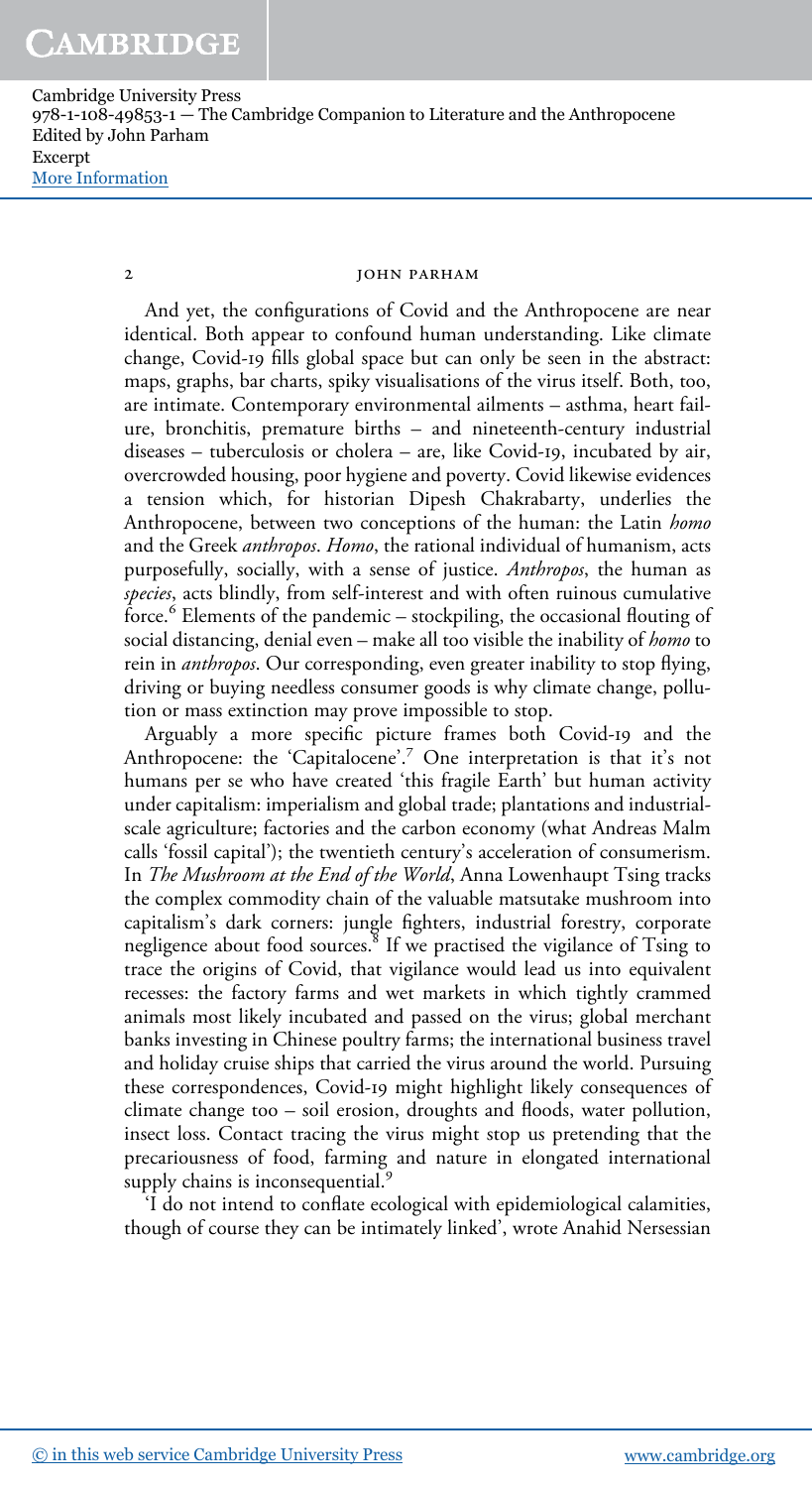## Introduction 3

in 2013. <sup>10</sup> This is underlined in one final convergence. In Tsing's study the matsutake mushroom is both a survivor – of Hiroshima, of commercial logging – and an enabler of alternative lifestyles, for instance, for a community of pickers in Oregon living in coexistence with nature. Covid-19 has allowed us to glimpse hitherto marginal existences and the possibilities of a better life: azure vapourless skies, emptier roads, birdsong. In April 2020, the Centre for Research on Energy and Clean Air reported a 10 per cent monthly reduction in particulate matter pollution and, in Europe, an estimated 11,000 fewer air-pollution-related deaths.<sup>11</sup> Global CO<sub>2</sub> emissions decreased by 17 per cent.<sup>12</sup>

Yet atmospheric CO<sub>2</sub> keeps rising. So, how do we offset the danger 'that the clean air of early [Covid] lockdown will be but a footnote in the narrative of environmental catastrophe'?<sup>13</sup> The Anthropocene is unprecedented. Its future, our future, is unknown. Coupled with the likelihood of human activity having created an ungovernable, catastrophic planet, with earth system feedbacks such as methane release threatening changes where human populations would dwindle, collapse or die<sup>14</sup> – Alan Weisman's The World without  $Us^{15}$  – there is considerable risk of epistemological paralysis. Yet Higgins and Somervell remind us in this volume (Chapter 10) of an alternative etymology, the Greek katastrophē: an 'overturning' or 'sudden turn' in individual or cultural consciousness. In that sense, the one upside of Covid-19 implies that the Anthropocene, too, could become the 'Cosmocene' imagined by geographer Jamie Lorimer:

The Cosmoscene would begin when modern humans became aware of the impossibility of extricating themselves from the earth and started to take responsibility for the world in which they lived—turning to face the future, rather than running from the past, and acknowledging, building, and absenting from relations with all the risky, sustaining, and endearing dimensions of the planet. The Anthropocene would become a staging point, the threshold at which the planet tipped out of the Holocene before embarking upon a post-Natural epoch of multispecies flourishing with its own, perhaps less dramatic, stratigraphy.<sup>16</sup>

The opportunity, writes Kate Rigby, 'for deeper understanding and, potentially, new directions<sup>17</sup> is why, even pending ratification, the *concept* of the Anthropocene has generated an explosion of interest in the social sciences, humanities and literature. As Hannes Bergthaller (Chapter 12) says in this book, how we think about, write about and 'characterize the Anthropocene and what we believe it to be will change what the Anthropocene  $is^{\cdot 18}$  Taking that opportunity will first require, as Chakrabarty says about history, 'probing the limits' of our discipline.<sup>19</sup>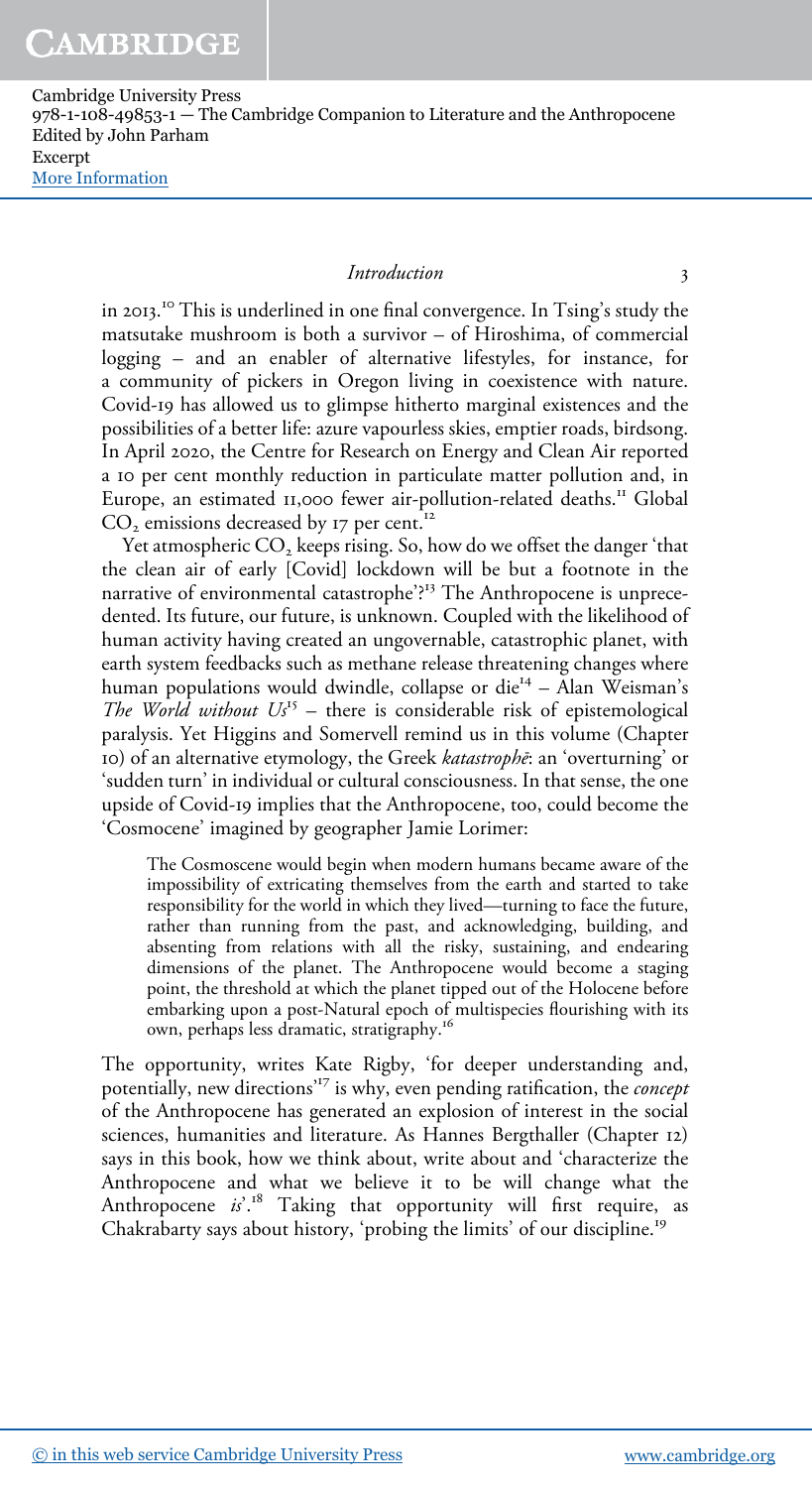#### 4 john parham

# Flailing

Cemeteries give a more powerful push toward civilization in a single season of scarlet fever than all your dramas, diaries, poetry, pamphlets, orthographic reforms, and propensities do in a year.<sup>20</sup>

Crises engender what Lauren Berlant calls 'genre flailing', a 'mode of crisis management' that arises when long-standing practices, like literature or literary criticism, seem useless and become'disturbed in a way that intrudes on one's confidence about how to move in it'. Trying not to despair, we 'improvise like crazy' where '"like crazy" is a little too non-metaphorical'. We throw 'language and gesture and policy and interpretations at a thing to make it slow or make it stop'. <sup>21</sup> Flailing can be iconoclastic – nullifying any sense of what literature can do – or defensive. It 'can be fabulously unimaginative, a litany of lists of things to do, to pay attention to, to say, to stop saying ... in the pinch of a crisis we return to normal science or common sense—whatever offers relief in established clarity'. <sup>22</sup> As lovers of literature, we may, for example, prove reluctant to let go of established forms like (say) narrative fiction or lyric poetry. Yet, Berlant sees this 'ambivalence toward opening our objects to a transformation whose effects are not foreclosed' <sup>23</sup> as beneficial. It makes us better able to hold on to what remains valuable: 'whenever one is destroying some things in the object one is also trying to protect something else in it that matters, [and] that deserves a better world for its circulation'. <sup>24</sup> Together we flail; but together we defend and adapt our practices towards an 'aspirational co-being' better suited, one hopes, to altered circumstances.<sup>25</sup>

Underpinned by the chapters in this book, Berlant's advocacy of a practice that disturbs rather than destroys will be the template, in this introduction, for how literature can and has adapted to the proposed new epoch. To get there, however, we first have to confront the fact that the Anthropocene has eroded confidence in how, and even whether, literature can move in this new world.

# 'There's a Scale to This Shit That I Don't Think You're Getting'

Disturbed by the 'shock of the Anthropocene', literature and literary form have been flailing.<sup>26</sup> This is partly because of a paradox foregrounded in Richard Powers' multi-layered Anthropocene novel The Overstory (2018). An environmental activist suggests: 'The best arguments in the world won't change a person's mind. The only thing that can do that is a good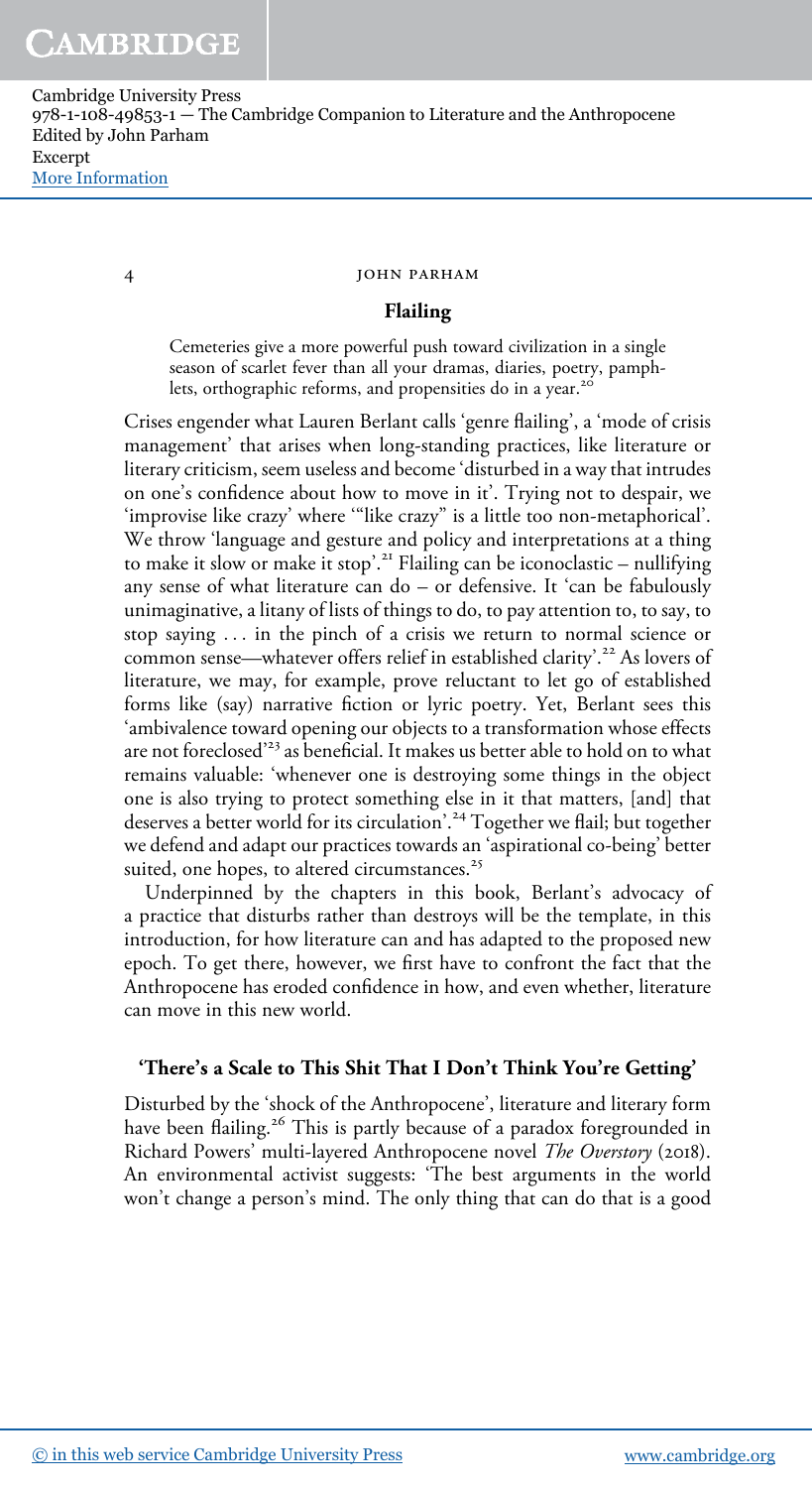## Introduction 5

story.' Yet in another passage, describing a married couple reading their way through The Hundred Greatest Novels of All Time, it is remarked:

To be human is to confuse a satisfying story with a meaningful one, and to mistake life for something huge with two legs. No: life is mobilized on a vastly larger scale, and the world is failing precisely because no novel can make the contest for the *world* seem as compelling as the struggles between a few lost people.<sup>27</sup>

This echoes key critiques concerning literature and the Anthropocene. In The Great Derangement, Amitav Ghosh argues that dominant literary forms evolved at about the same time as 'the accumulation of carbon in the atmosphere was rewriting the destiny of the earth'. Accordingly, an absence of climate crisis in (specifically) literary fiction implicates literature's 'practices and assumptions', especially those of the novel, in a 'deranged' collective evasion of climate change in social and cultural discourse.<sup>28</sup> Yet, nineteenth-century novels describing the ecological disturbance wrought by cities and industrialisation, post-colonial literature, in the twentieth century, documenting the impact of resource wars on environments and people, and an accelerating number of contemporary 'literary' treatments of ecological crisis all question the extent to which writers have evaded humanity's rising ecological impact.<sup>29</sup>

A more persuasive critique argues that literature is ill-equipped to address a requirement, in the Anthropocene, for human perspective to readjust to vast spatial, temporal and existential scales.<sup>30</sup> Literature is habitually structured to a human scale – households, workplaces, villages, towns or cities.<sup>31</sup> Narratives and perspectives centre on human drama (events happening to individuals, families or communities) and invariably reach humanly meaningful or rewarding conclusions with proportionately little account of environments, other animals or the Earth.<sup>32</sup> The Anthropocene begs fundamental questions, therefore, about literature: how can personal narrative or the notion of the autonomous individual, central to conventions ranging from the novelistic or dramatic protagonist to the essayist, nature writer, gamer or poetic 'I', really help us reflect on the overlapping geological, environmental and interspecies dimensions of humanity's impact on the Earth; or foster the collective ecological consciousness, and activism, required to address that impact?

Fundamental to this assessment has been the 'scale critique' developed by critics such as Timothy Clark and Derek Woods. The Anthropocene is propelled by vast 'Hyperobjects' – the global economy, the Earth system, climate. This might encompass the cumulative agency of anthropos,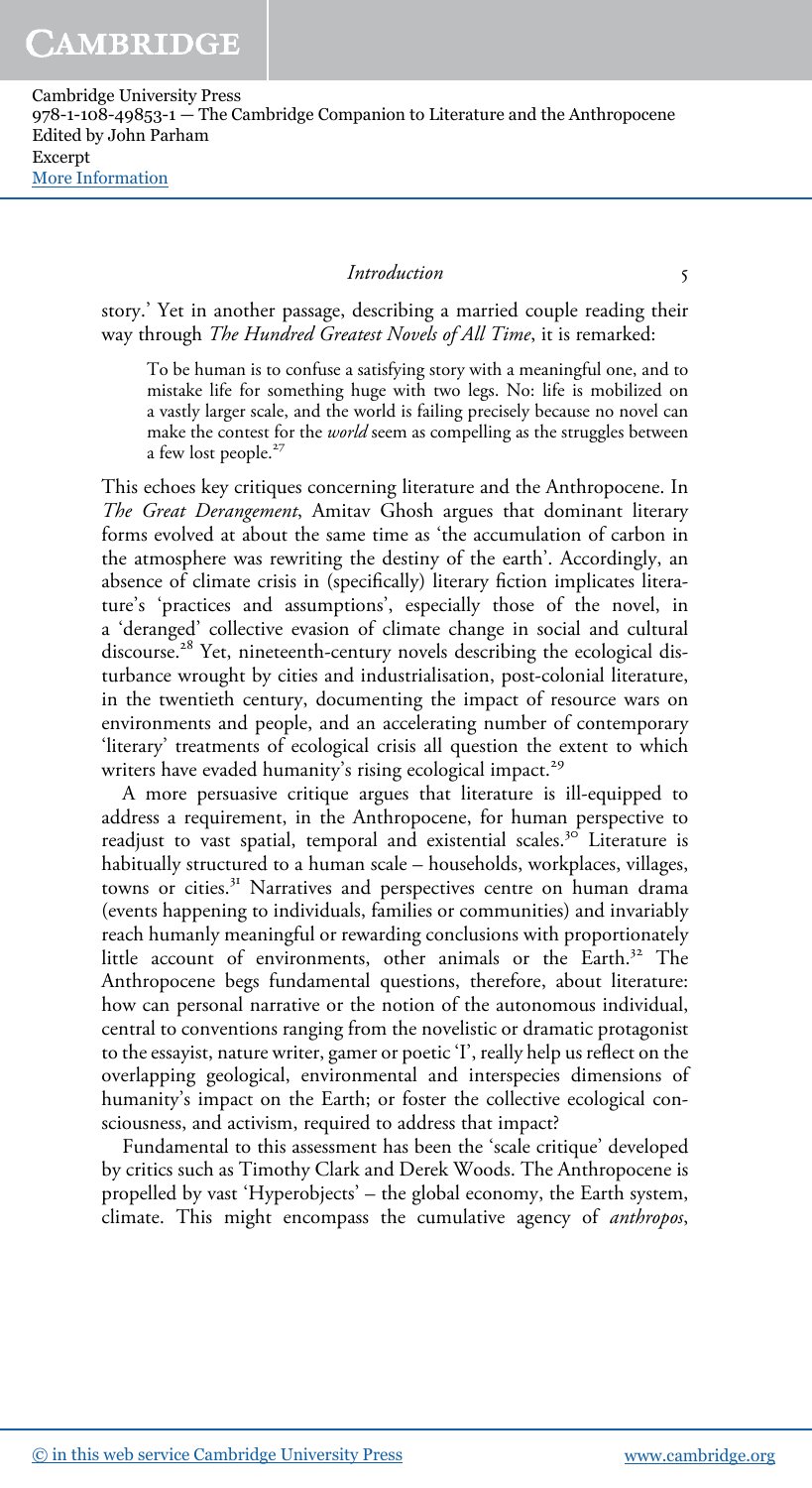## 6 john parham

although, as Woods argues, what is actually changing the Earth is not humans but, rather, 'large-scale' assemblages. Composed of 'horizontal patterns of relation among ontologically different entities' (which exist in 'discontinuous scale domains'), assemblages conglomerate human, nonhuman and technological agency.<sup>33</sup> If the task is to work out which 'mediators' might best capture the scale and complexity of hyperobjects or assemblages,<sup>34</sup> Clark, in particular, seems to have concluded that realities which are 'invisible at the normal levels of perception' and can 'only emerge as one changes the spatial or temporal scale at which the issues are framed' <sup>35</sup> demand non-literary forms of representation. An example might be the Spanish architect Nerea Calvillo's 'In the Air' project, which makes visible how microscopic agents (gases, particles, diseases) react upon cities.<sup>36</sup>

Perhaps, as Clark suggests, cumulative, global 'geological force', human or otherwise, can only be represented 'as a totality ... in graphs, statistics and computer projections', not in the individualist mode of, for example, the realist novel.<sup>37</sup> Scale critique issues a challenge that any conception of



A 2009 'In the Air' example showing Santiago, http://intheair.es/santiago/. Architect: Nerea Calvillo; Collaborators: Katha Caceres, Francisco Calvo, Christian Oyarzun and Ricardo Vega; Funding: Video and Media art biennale of Chile BVAM09 and the Spanish Agency of Cooperation and Development (AECID).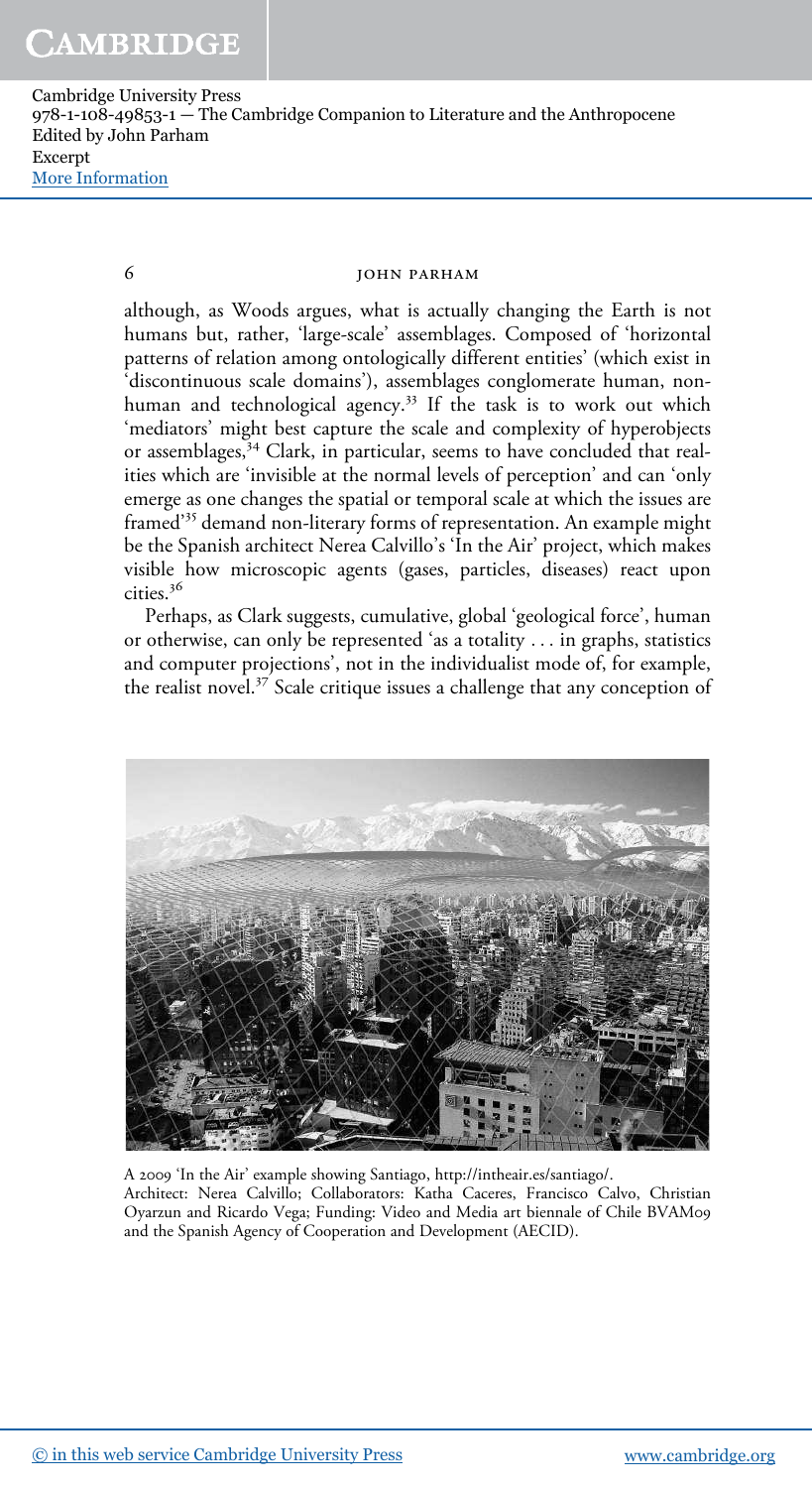#### Introduction 7

literature and the Anthropocene must answer. It is addressed throughout this Companion most notably by Sean Cubitt (Chapter 2), Mandy Bloomfield (Chapter 3), Astrid Bracke (Chapter 4), Sam Solnick (Chapter 13) and Pippa Marland (Chapter 17). These – and other, preceding studies – suggest avenues of engagement with scale critique which can lay the foundations for the adaptive, hybrid forms of literature that the Anthropocene will necessitate.

First, the human perspective is all we have. Writing about plastic waste, Richard Kerridge suggests that we seem to be able to 'encounter' things

at the two extremes of perspective, the panoramic zoom out and the microscopic zoom in, but not, it would seem, in the middle range, the range available to human vision without technological assistance. Yet this middle perspective is the one we need in order to visualise the actions of human individuals or communities.<sup>38</sup>

The elegance of Calvillo's image of Santiago is that it brings invisible assembled agency into dialogue with a recognisably human dimension, the city. Literature must find similar ways to cross scale or assemble together larger 'patterns of relation'.

An analogy can be made with a corresponding preoccupation with scale in ecological science,<sup>39</sup> one motivated by ecology's own mismatch between its study of localised plant communities and the need to factor in largescale dynamics: evolution, the Earth system science, climate change.<sup>40</sup> Woods argues that ecological science now presupposes differential scale domains,<sup>41</sup> yet, actually some ecologists have found, in scale, grounds for a 'unified ecology'. <sup>42</sup> Jérôme Chave proposes 'dispersal as the fundamental process that bridges across spatial scales'. <sup>43</sup> Nathan et al. define dispersal as 'the movement of individuals from their source location (e.g. birth or breeding site) to another location where they might establish and reproduce'. <sup>44</sup> Their study of the long-distance dispersal of plant seeds supports Chave's conceptualisation of dispersal as a process 'driven' by larger forces such as climate, ocean currents or human migration but which, itself, drives macro-level shifts via, for example, population spread or the colonisation or alteration of unoccupied or existing habitats. Stating that 'the attempt to synthesise timescales, and see how the players contribute to changing their theatre, is a result of foremost importance in ecology',<sup>45</sup> Chave resolves the tension between scale divergence and a unified ecology into a 'global change biology', an assemblage of species and physical processes, each percolating across porous scales and fluid ontological boundaries, to shape and reshape each other.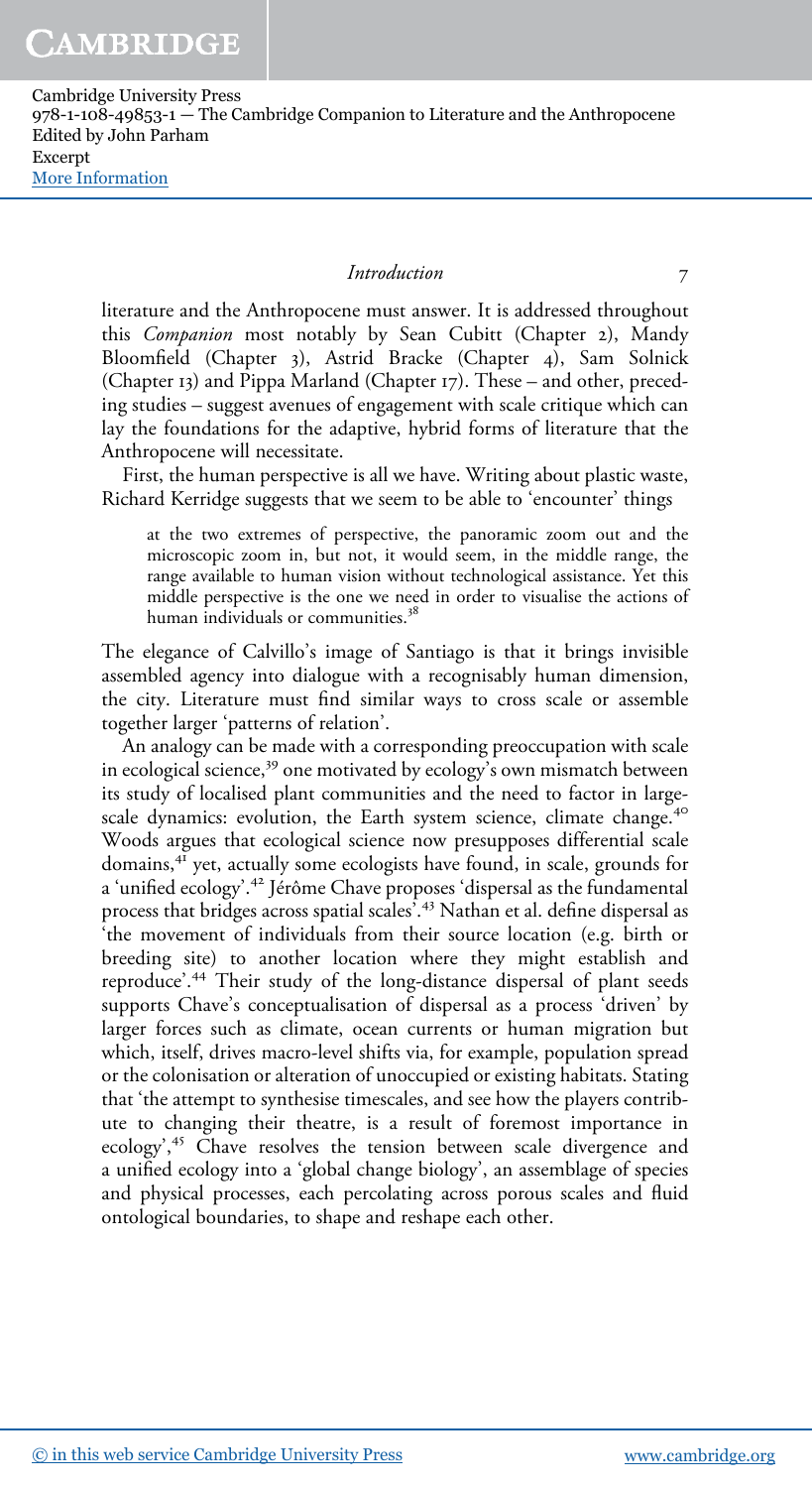### 8 **jOHN PARHAM**

Correspondence with this 'global change biology' will not be possible where literature is overly solipsistic. Clark makes this point as he jumps from scale effects to scale framing.<sup>46</sup> Discussing the argument that empathy for literary characters – or landscape or animals – can transport us across time and space, Clark insists that it's futile to bring literary form, 'which privileges the realm of personal human experience as the basic reality', to bear on multidimensional scales or complexities that we cannot 'perceive with ordinary human faculties'. <sup>47</sup> Yet, he jumps too quickly in assuming that literature will (or can) only ever prioritise the human scale. For something analogous to scale unity does occur in literature that seeks to diminish or subject the narrative voice or poetic 'I' to (say) geological history. We see, for example, in Marland (Chapter 17), the visibility of deep time and global space in new nature writing. Correspondingly, Bloomfield describes the darting and convoluted syntax by which the poet Ed Roberson attempts to 'yoke together incommensurate scales'. And it is there in texts that unify scale by isolating a 'conjuncture of histories in a uniquely concrete moment', a device central, suggests Sean Cubitt (Chapter 2), to literary and cultural form.

Cubitt distinguishes between 'two regimes of truth'; abstraction and anecdote. The former culls a sense of large-scale dynamics from massive datasets (graphs or computer modelling) while anecdote – for example, storytelling – seizes on instances where historical or ecological forces are experienced by an individual person, family, community, etc. Thom van Dooren has demonstrated how his own photograph of a nesting albatross crystallises the matrix of relations through which we coexist with it: plastic and chemical pollution, habitat disruption, possible extinction.<sup>48</sup> Andreas Malm, in Chapter 14 of this Companion, cites Walter Benjamin's The Arcades Project to argue that works of art, or even fragments, can be read as an object – 'more precisely, a monad'–'into which all the forces and interests of history enter on a reduced scale'. <sup>49</sup> Malm's example is Ghassan Kanafani's novella Men in the Sun (1962). As three Palestinian men seek new lives in Kuwait's booming oil economy, the forces and interests of the fossil economy (both forced political exile and global warming) converge in a reduced, dramatic scale, on an ultimately tragic journey: 'The lorry, a small world, black as night, made its way across the desert like a heavy drop of oil on a burning sheet of tin.'

Yet, suggests Cubitt (in Chapter 2) because we know that each moment exists in a continuum of other moments, we know too that things can be changed. The conjunctive can become subjunctive; it can signal (he writes) 'the possibility of becoming otherwise'. For example, van Dooren's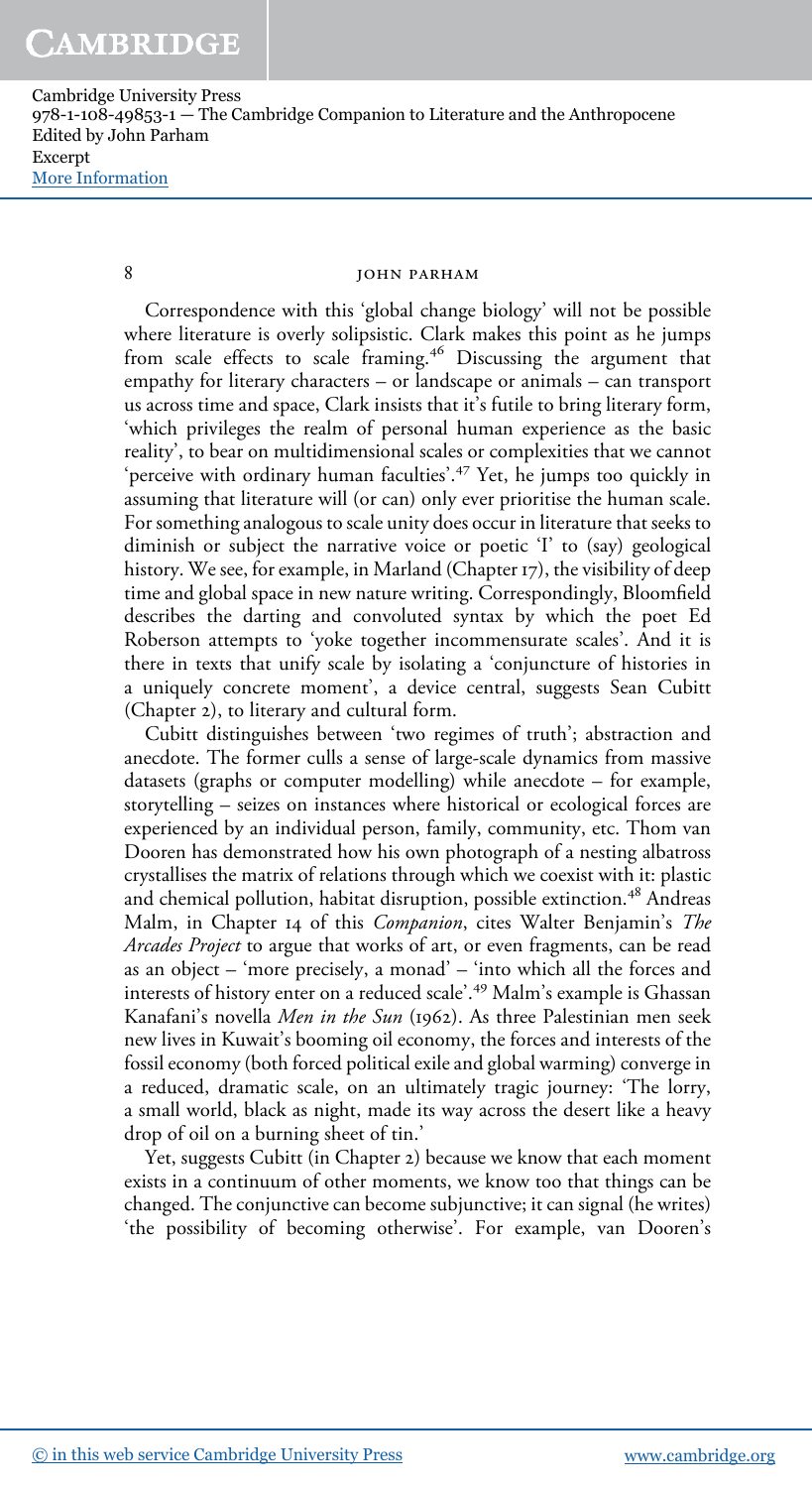#### Introduction 9

photograph also instils an ethical demand – it reminds us of 'the long history of life on this planet' (evidenced, too, in this Companion's Chronology) and impresses upon us our accountability to past, present and future multispecies generations.<sup>50</sup> The Men in the Sun become, in Chapter 14 (Malm), a trigger for seeing Palestinian literature as a model of resistance to the accelerating, imperialising forces that underlie the Capitalocene.

There remains a danger of overstating the significance or influence of such moments. Possibly Clark's sharpest critique is that the Anthropocene debunks long-standing delusions about the ability of cultural modes – symbolism, imagination or narrative – to determine history and shape human affairs.<sup>51</sup> The lesson from Covid-19, however, arguably undermines both scale critique's scepticism about literature's ability to scale up (or down) and Clark's apparent dismissal of literary agency. As Bruno Latour has said: 'What the virus gets from banal droplets from coughing going from one mouth to another—the halting of the world economy—we can also begin to imagine via our little insignificant gestures put end to end.'<sup>52</sup> Covid shows, likewise, our mistake in thinking of 'the personal and the collective as two distinct levels'. <sup>53</sup> Nonetheless, just as ecology has pushed beyond its own threshold by integrating perspectives and methods from other disciplines,<sup>54</sup> I'd suggest, too, that the endeavour of engaging with the Anthropocene needs to be collective, that is individual acts of literature and literary scholarship should be put alongside ('end to end') equivalent insights, gestures or findings in other disciplines.

Writers in the 'new humanities' frequently argue that a dramatically changing, increasingly complex world – full of escalating risks and new possibilities – requires the innovative configurations of thought that come from converging disciplines.<sup>55</sup> Writing of environmental humanities, Emmett and Nye suggest: 'If one takes seriously this range of [ecological] concepts and the urgent problems that they address, it seems irresponsible to adopt the old-style humanities, working within a single discipline, content to focus on narrowly defined concerns.' <sup>56</sup> The very act of engaging with the Anthropocene, itself a concept grounded between geology and Earth system science, initiates interdisciplinary communion. The two chapters that bookend this Companion address, for example, how Emerson and Thoreau in the nineteenth century and British 'new nature writers' in the twenty-first have internalised and adapted to advancements in geology. What constitutes a genre or poem, a game, play or narrative pattern can fundamentally alter, as we shall see, in the light of the Anthropocene.